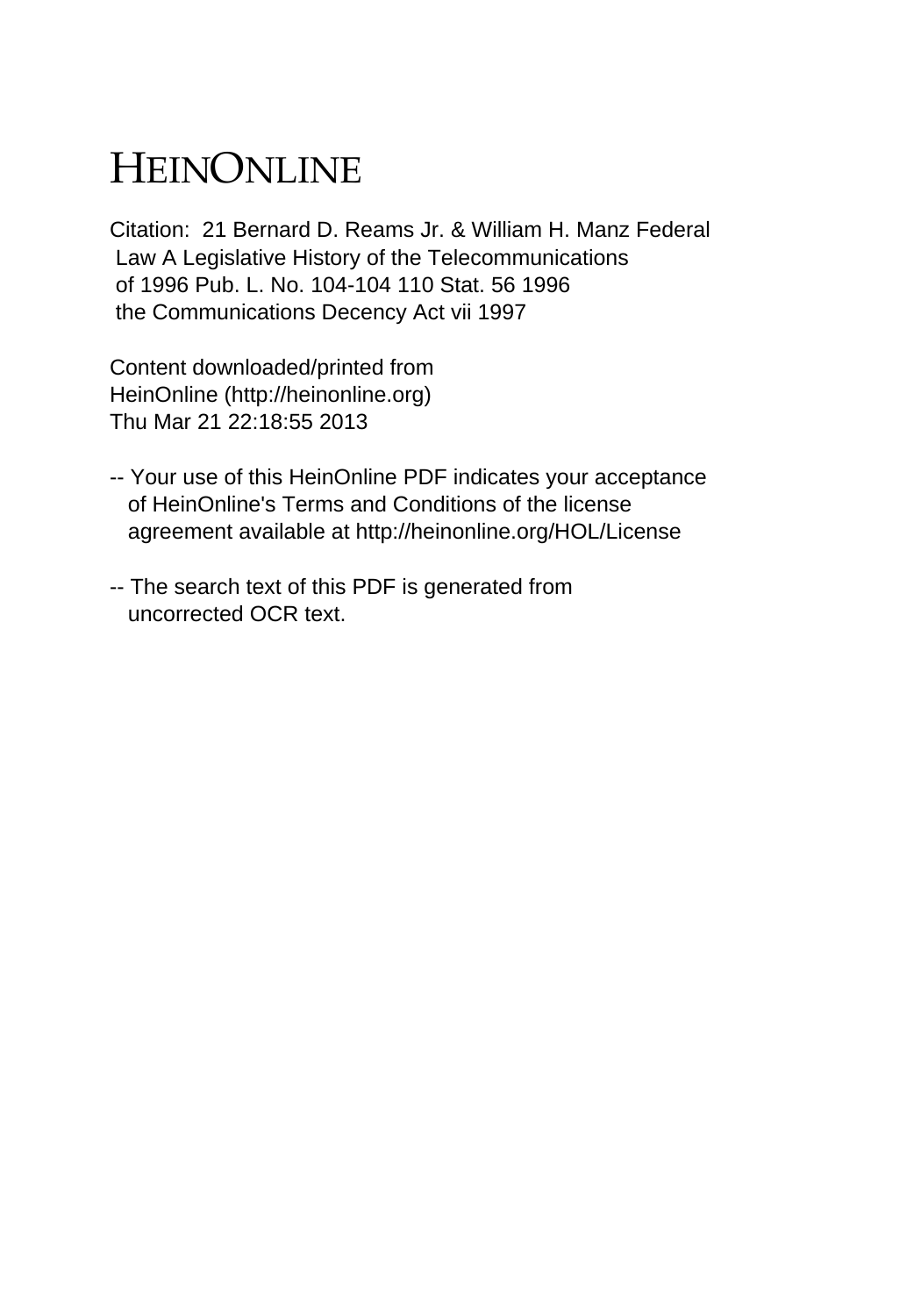### **TABLE OF DOCUMENTS**

### **VOLUME 21**

#### **Section X: Past Hearings (Continued from Volume 20)**

- **Doc. No. 192 -** Federal Telecommunications Policy **- S.** Hrg. **103-757 -** Hearing before the Committee on Governmental Affairs, United States Senate, 103rd Congress, **2d** Session, (May **3,** 1994).
- **Doc. No. 193 - S.** 2195, The National Public Telecommunications Infrastructure Act of 1994 - S. Hrg. 103-783 - Hearing before the Subcommittee on Communications of the Committee on Commerce, Science, and Transportation, United States Senate, 103rd Congress, 2d Session (June 22, 1994).
- **Doc. No. 194 -** Lifting PUHCA Restrictions -Joint Hearing before the Subcommittee on Energy and Power and the Subcommittee on Telecommunications and Finance of the Committee on Energy and Commerce, House of Representatives, 103d Congress, 2d Session, Serial No. 103-150 (July 29, 1994).
- **Doc. No. 195 -** The Communications Act of 1994 - S. Hrg. 103-1035 - Hearing on **S.** 1822 before the Subcommittee on Antitrust, Monopolies, and Business Rights of the Committee on the Judiciary, United States Senate, 103d Congress, 2d Session, Serial No. J-103-72 (September 20, 1994).
- **Doc. No. 196 -** FCC Pioneer Preference Policy -Joint Hearing before the Subcommittee on Oversight and Investigations and the Subcommittee on Telecommunications and Finance of the Committee on Energy and Commerce, House of Representatives, 103d Congress, 2d Session, Serial No. 103-162 (October 5, 1994).
- **Doc. No. 197 -** Telecommunications Oversight - S. Hrg. 104-302 - Hearing of the Committee on Commerce, Science, and

For *Master Table of Documents* of this set, please refer to *Volume 1.*

vii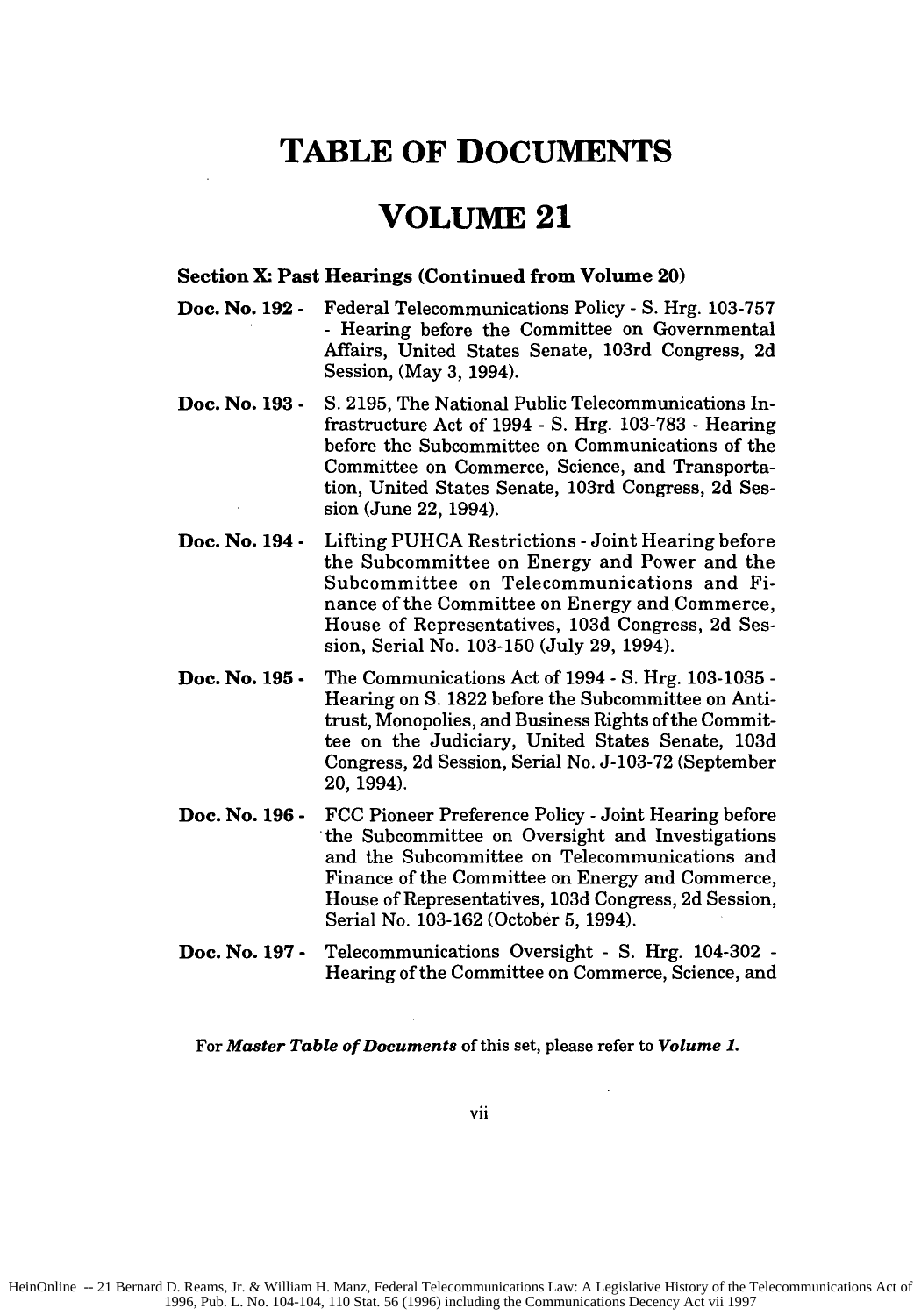Transportation, United States Senate, 104th Congress, 1st Session (January 9, 1995).

- **Doc. No. 198 -** Trade Implication of Foreign Ownership Restrictions on Telecommunications Companies - Hearing before the Subcommittee on Commerce, Trade, and Hazardous Materials of the Committee on Commerce, House of Representatives, 104th Congress, 1st Session, Serial No. 104-9 (March 3, 1995).
- **Doc. No. 199 -** Telecommunications: The Role of the Department of Justice - Hearing before the Committee on the Judiciary, House of Representatives, 104th Congress, 1st Session, Serial No. 7 (May 9, 1995).
- **Doc. No. 200 -** Hearing on Spectrum Reform - S. Hrg. 104-346 - Hearing of the Committee on Commerce, Science, and Transportation, United States Senate, 104th Congress, 1st Session (July 27, 1995).
- **Doc. No. 201 -** Federal Management of the Radio Spectrum - Hearing before the Subcommittee on Telecommunications and Finance of the Committee on Commerce, House of Representatives, 104th Congress, 1st Session, Serial No. 104-35 (September 7, 1995).

#### **Section XI - Final Report**

**Doc. No. 202 -** High Performance Computing and Communications **-** Foundation for America's Information Future: **A** Report **by** the Committee on Information and Communications **(1996).**

For *Master Table of Documents* of this set, please refer to *Volume 1.*

viii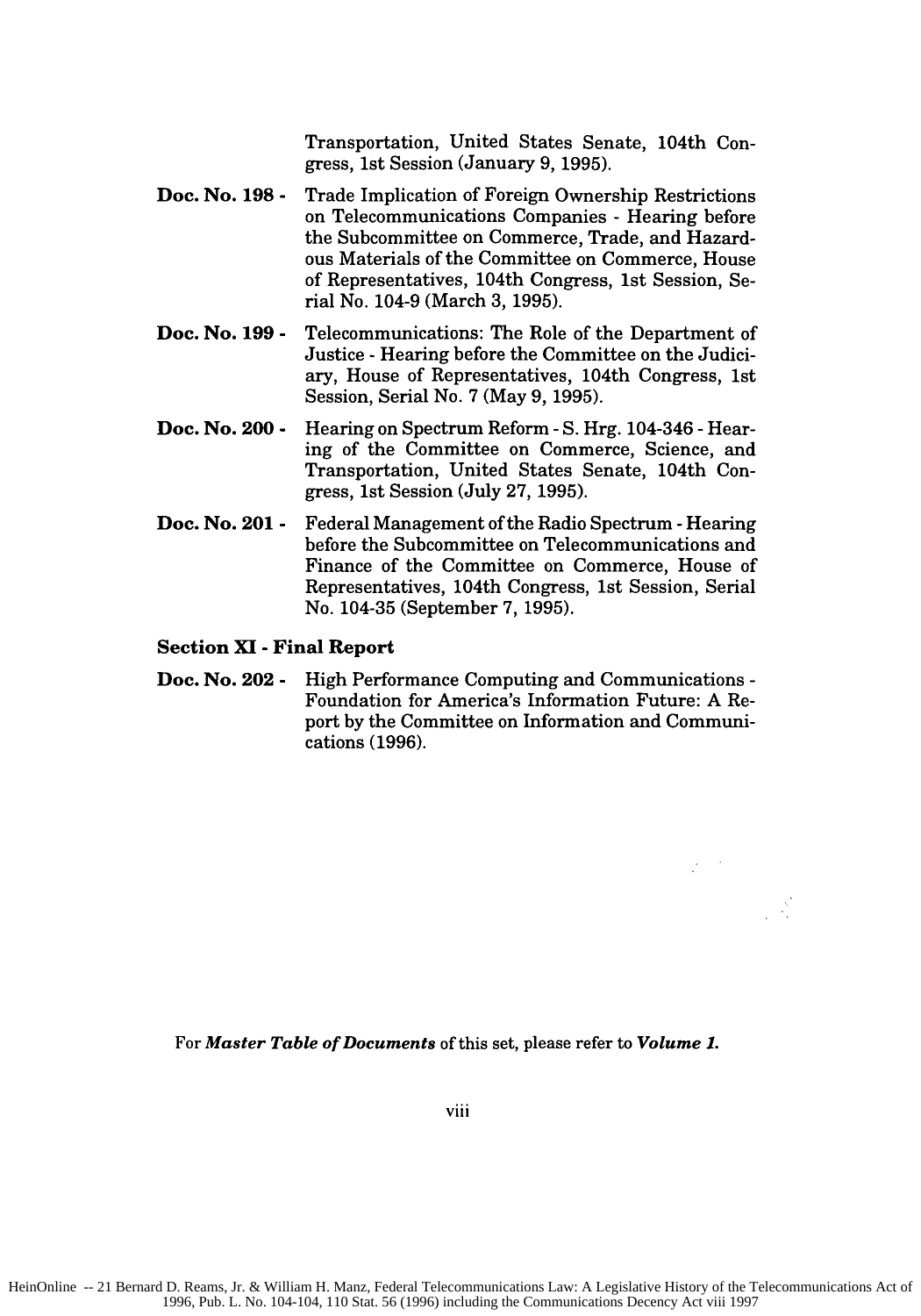## Document No. **192**

 $\mathcal{L}_{\mathcal{A}}$ 

 $\sim 10$ 

l,